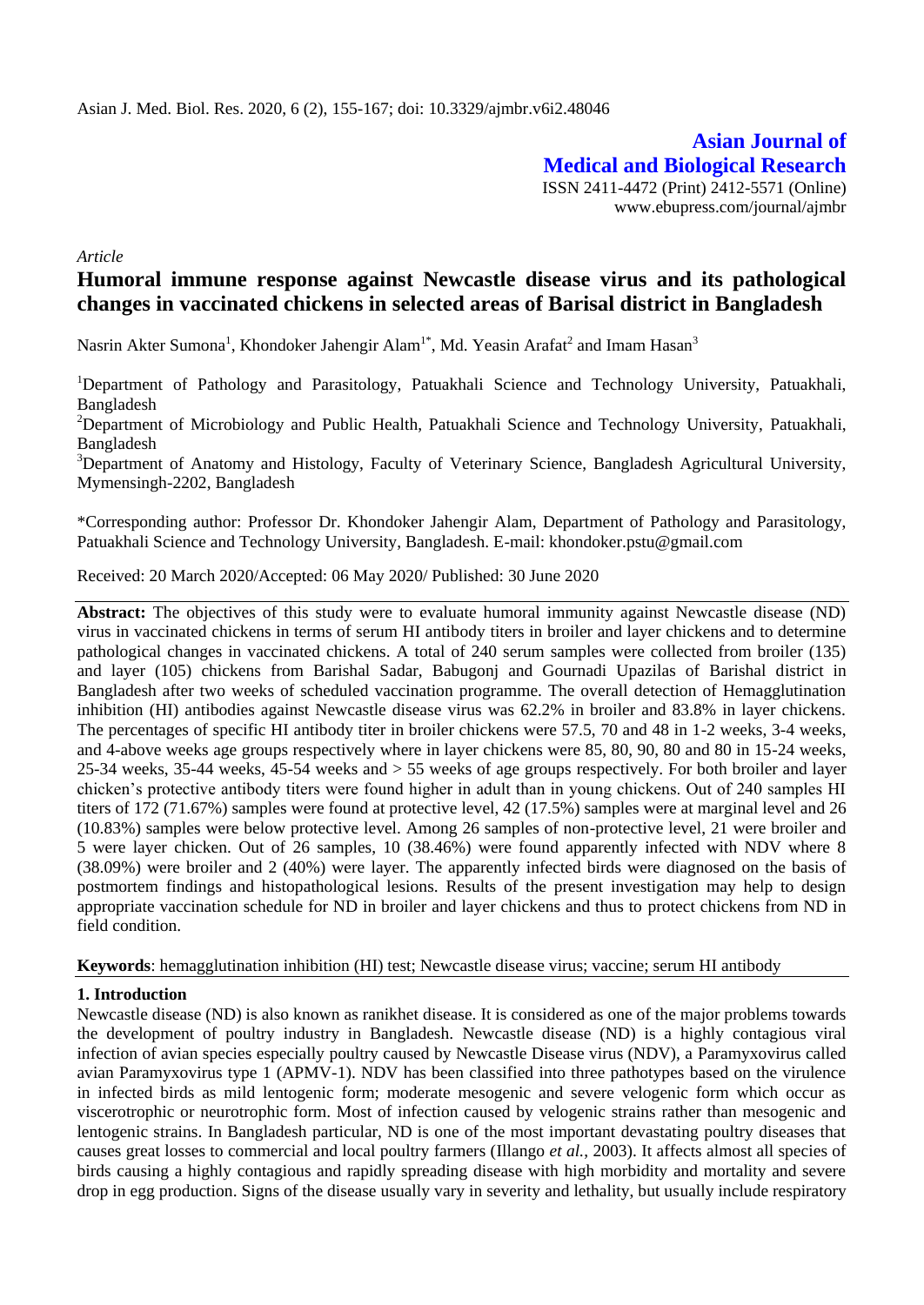distress, diarrhea, circulatory disturbances and central nervous system impairment (Alexander, 2003). Birds become emaciated with ruffled feathers and greenish material soiled vents. Post mortem examination revealed ulcers in intestine, hemorrhages in proventriculus and caecal tonsils, congestion and hemorrhages in trachea, lung, liver and heart, enlarged and mottled spleen. In Africa and Asia ND is a major constraint to the development of both industrial and village poultry production (Alders *et al.*, 2001). NDV infections of poultry range from latent to rapidly fatal depending upon the pathotype of virus involved (Alexander, 2003). The transmission of NDV occurs through newly introduced birds, selling or giving away sick birds, exposure to fecal and other excretions from infected birds and contact with contaminated feed, water, equipment and clothing (Tu *et al.,* 1998). The disease causes high economic losses due to high mortality, morbidity, stress, decreased egg production and hatchability (Alexander, 2000).

Newcastle disease remains a major concern to the poultry industry; however, it can be managed with effective vaccination programs (Martinez *et al.,* 2018). Appropriate vaccination and subsequent effective immune response are known to be the only safeguard measure to avoid outbreaks; however, evaluation of protective immune response is not well in practice in Bangladesh (Munir *et al.,* 2012). Newcastle disease can be controlled by vaccination of birds at risk that may be a successful intervention strategy (Veits *et al.,* 2006). In Bangladesh both live and killed NDV vaccine are issued by many pharmaceutical companies. The current vaccination schedule is directed by the Department of Livestock Services (DLS). They issue two types of live vaccine all over the country. Live lentogenic vaccine (BCRDV) of F-strain is administered by intra-ocular instillation to chicks. Followed by BCRDV live mesogenic vaccine (RDV) of M-strain is administered by intramuscular injection at 21 days old chicks which is repeated at every six months interval.

Despite the wide use of the commercially available vaccines, ND vaccines are less effective in some cases, such as for immature or elderly individuals, age at vaccination (Maeda *et al*., 2004) under conditions of environmental stress and because of immunosuppression (Saif, 1998). The aim of this study was to evaluate the HI antibody titers as well as to observe the pathological changes in vaccinated chickens infected with NDV under field condition at Barishal district.

# **2. Methods and Materials**

The present study was performed at the Department of Pathology and Parasitology, Faculty of Animal Science and Veterinary Medicine, Patuakhali Science and Technology University (PSTU) during the period from February 2018 to February 2019. The present investigation was carried at Barishal sadar, Babugonj and Gournadi Upazilas of Barishal district in Bangladesh.

## **2.1. Experimental design and treatments**

Nine (09) commercial farms (Broiler 05 and layer 04) were randomly selected from three different Upazila of Barisal district. A total of 240 serum samples were collected randomly from broiler (135) and layer (105) chickens. After two weeks of immunization with commercial ND vaccines (ND virus strain Clone 30), blood samples were collected for sera. In case of broiler, 1-2 weeks, 3-4 weeks and > 4 weeks of age group and in case of layer, 15-24 weeks, 25-34 weeks, 35-44 weeks, 45-54 weeks and > 55 weeks age groups were selected for determination of age wise HI antibody titers. HI test was performed using 4 HA unit of Newcastle disease virus (NDV) antigen to detect ND specific HI antibodies in vaccinated chickens.

# **2.2. Blood collection and serum preparation**

A total of 240 blood samples were collected aseptically from the wing vein of birds (from commercial layer and broiler). Then the samples were kept at room temperature for two hours to clot blood inside the syringe. After clotting, fluid portion of blood were placed in graduated centrifuge tubes and centrifuged at 2500 rpm for 5 minutes. The clear sera samples were poured in eppendorf tube which was labeled and stored at  $-20^{\circ}$ C in freezer of the Laboratory. All the serum samples were analyzed for NDV antibodies by HI test.

## **2.3. Preparation of chicken red blood cell (RBC) suspension (1% v/v)**

To prepare RBC suspension in PBS, a total of 3 ml of blood were collected from the wing vein of a healthy unvaccinated chicken aseptically in a disposable syringe containing 3 ml of Alsever's solution as anticoagulant. The blood was placed in a centrifuge tube from the syringe and was centrifuged at 1500 rpm for 15 minutes. The plasma and buffy coat were removed carefully with a pipette. After washing three times with phosphate buffered saline (PBS), 1% suspension of RBC in PBS (1ml suspension+ 99 ml PBS) was prepared for HI test.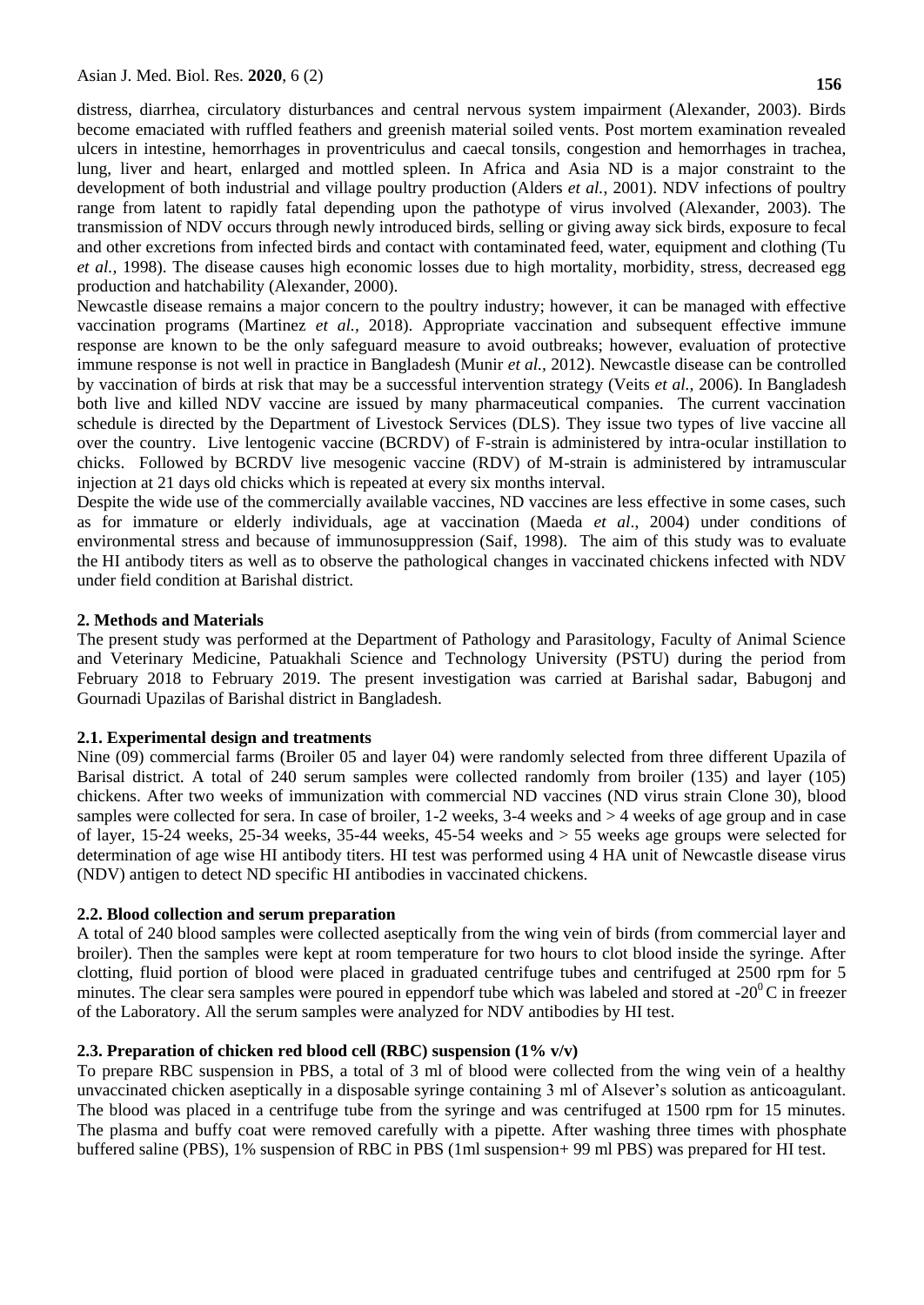#### **2.4. Hemagglutination test and determination of 4HA unit virus for HI test**

The HA test is used to standardize the antigens for the HI test. 50 µ PBS was dispensed into a row of 12 wells in a V-bottomed microtiter plates for each antigen used in the test. One additional row of wells was included for a positive HA control. 50 μl undiluted antigen was added to the 1st well of each corresponding row. The antigen (first through 11th well) was serially diluted with a multichannel micro pipette set to deliver 50 μl. The resulting dilutions was range from 1:2 in the first well, to 1:2048 in the 11th well; the 12th row, containing only PBS, was serve as a cell control. 50 μl 1% erythrocyte suspension was added to each well and shake/agitate the plate to thoroughly mix reactants. The microtiter plate was covered with sealing tape and incubated at room temperature until a distinct button was formed in the cell control well (usually takes 20 to 30 min). The endpoint of the titration was the highest dilution of antigen causing complete hemagglutination. The endpoint dilution was considered 1 HA unit (HAU); 4 HA units in 50 μl were used in the HI test. The dilution containing 4 HA units was determined by dividing the endpoint by 8 (the desired number of HAUs), e.g. if the HA endpoint titer was 1:256, the dilution which would contain 4 HA units in 50  $\mu$ l would be 1:32 (256 ÷ 8). Appropriate quantities of 4 HAU antigen was made by diluting the antigen with PBS.

## **2.5. Hemagglutination inhibition (HI) test**

HI test was done according to the procedure of OIE (2012). For HI test, two-fold serial dilution of 25μl serum was made with PBS in V-bottomed microtiter plates (Nunc) up to 10th well with multichannel pipette. 25 μl of 4 hemagglutinating (HA) units of Newcastle disease virus or antigen was added up to 11th well. To facilitate antigen antibody reaction the plates were kept at room temperature for more than 30 minutes. Then 25 μl of 1% (v/v) chicken RBC suspension was added to each well. The 11th well considered as positive control that contains antigen and RBCs and the 12th well considered as the negative control that contains only RBCs. After gentle mixing, the RBCs were allowed to settle at room temperature for 40 minutes. Agglutination was assessed by tilting the plates. The samples showing peculiar central button shaped settling of RBCs were recorded as positive and highest dilution of each sample causing hemagglutination inhibition was considered as the end point, which was used to estimate the HI titer. The HI titer of each serum sample was expressed as reciprocal of the serum dilution. Four log2HI titer to NDV was considered as the protective threshold against ND; titer below this was categorized as non-protective (OIE, 2012).

## **2.6. Histopathological examination**

Postmortem examination and diagnosis of the Newcastle diseases of in vaccinated chickens below protective level was done by following the standard procedures. After dissecting the dead birds, samples were incised with sterile scissors. All samples (liver, heart, spleen, lungs, trachea, intestine, proventiculus, cecal tonsil etc.) were collected after postmortem examination of infected birds below protective level from nine commercial poultry farms. After collection of samples, it was preserved in 10% neutral buffered formalin solution for further histopathological examination. Formalin fixed tissue samples were processed and stained as per standard method (Titford, 2009).

#### **2.7. Statistical analysis**

All data were summarized with the help of MS Excel and analyzed by means of the GraphPad Prism 5.0 statistical software (GraphPad Software, San Diego, USA). Differences with a P value <0.05 were regarded as statistically significant.

## **3. Results**

## **3.1 NDV specific HI antibody titers in vaccinated broiler chickens**

A total of 135 serum samples were collected from different commercial broiler farms which were subjected to HI test. Out of them, HI antibody titers of 21 samples (15.6%) were found below protective level  $(2^1-2^2)$ , 30 samples (22.2%) were found at marginal level ( $2<sup>3</sup>$ ) and 84 samples (62.2%) were found at protective level ( $2<sup>4</sup>$ - $2^{10}$ ) (Table 2). In 1-2 weeks of age HI antibody titers varied from  $2^1$  to  $2^6$  and their respective percentages were 5, 20, 17.5, 25, 30 and 2.5 with a mean of 17.43 (±11.86) and GMT of 6.03. However, in 3-4 weeks of age HI antibody titers varied from  $2^2$  to  $2^7$  and their respective percentages were 8.56, 20, 32.9, 22.9, 12.85 and 2.86 with a mean of 26.13 ( $\pm$ 23.23) and GMT of 8.34 (Table 1). On the other hand, in 4-above weeks of age HI antibody titers were varied from  $2<sup>2</sup>$  to  $2<sup>6</sup>$  and their respective percentages were 20, 36, 24, 16 and 4 with a mean of 16.14  $(\pm 13.56)$  and GMT of 5.72 (Table 1). The protective antibody titers were recorded in 57.5%, 70% and 48% chickens at the age of 1-2 weeks, 3-4 weeks and 4-above weeks respectively (Table 2).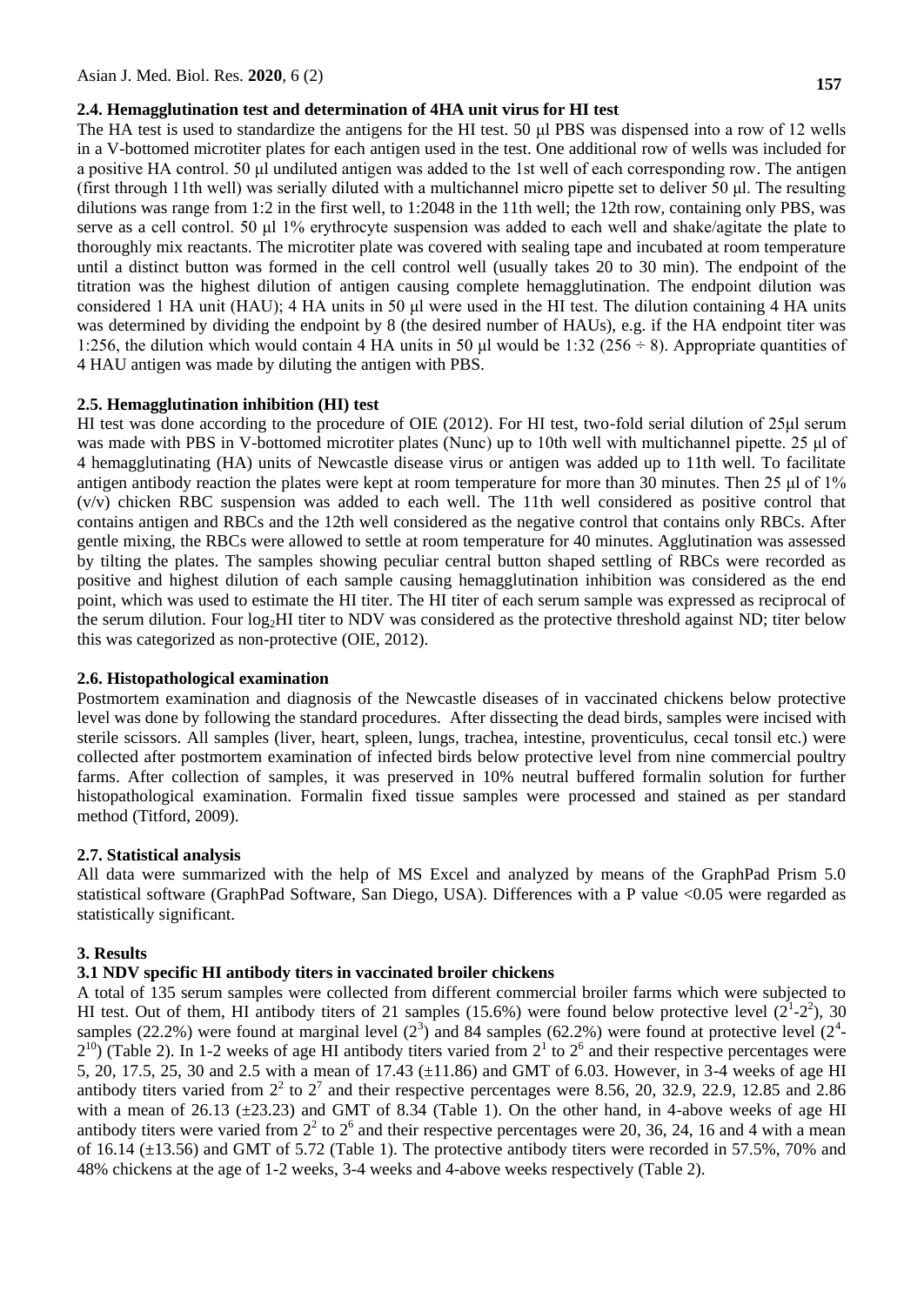## **3.2. NDV specific HI antibody titers in vaccinated layer chickens**

A total of 105 serum samples were collected from different commercial layer farms which were subjected to HI test. Among them, HI titers of 5 samples (4.76%) were found below protective level  $(2^1-2^2)$ , 12 samples (11.43%) were found at marginal level  $(2^3)$  and 88 samples (83.8%) were found at protective level  $(2^4$ - $2^{10})$ (Table 4). HI antibody titers among different age groups of commercial layer chickens were also examined in details. In 15-24, 25-34, 35-44, 45-54 and  $> 55$  weeks of age groups, HI antibody titers varied from  $2<sup>2</sup>$  to  $2<sup>10</sup>$ . In 15-24, 25-34, 35-44 weeks of age HI antibody titers varied from  $2<sup>2</sup>$  to  $2<sup>9</sup>$  and their respective percentages were 5, 5, 15, 15, 15, 20, 20 and 5; 5, 10, 15, 15, 15, 15, 20 and 5; 3.33, 3.33, 10, 13.33, 20, 23.33, 23.33 and 3.33 with a mean of 126.3 ( $\pm$ 93.8), 120.2 ( $\pm$ 95.2), 132.9 ( $\pm$ 91.4) respectively (Table 3) and protective antibody titer percentage were 85%, 80% and 90% respectively (Table 4). In 45-54 and 55-above weeks of age HI antibody titers varied from  $2^2$  to  $2^{10}$  and their respective percentages were 6.67, 6.67, 6.67, 13.33, 13.33, 20, 20, 6.67, 6.67 and 5, 5, 10, 15, 15, 26.67, 26.67, 5, 5 with the mean of 145.2 ( $\pm$ 103.3) and 161.4 ( $\pm$ 130.2) and the protective antibody titer percentage were 80% and 80% for 45-54 and 55-above weeks of age groups respectively (Table 4). The GMT were found 37.531, 37.213, 48.671, 50.023 and 51.186 for 15-24, 25-34, 35- 44, 45-54 and 55- above age groups respectively (Table 3).

#### **3.3. Prevalence of ND in vaccinated chickens having specific HI antibody below protective level**

The Prevalence of Newcastle disease below protective level in vaccinated chickens, a total number of 26 chickens were examined from 9 different poultry farms of Barisal district during the period of February 2018 to February 2019 and out of which 10 cases were found positive for Newcastle disease (Table 5).

## **3.4. Prevalence of ND in vaccinated chickens having specific HI antibody below protective level in different poultry types**

The Prevalence of ND below protective level in vaccinated chickens in different poultry breeds at Barishal district was shown in Table 6. According to this results, prevalence of ND was higher in layer (40%) than broiler (38.09%) chickens.

#### **3.5. Gross observation in Newcastle disease virus infected chickens**

Pin point hemorrhages were found in the tip of the glands of proventiculus and glands become swollen with catarrhal exudation called catarrhal proventriculitis (Figure 1). Button like ulcers were found in intestine of chickens. Severe hemorrhages in the intestine (Figure 2). Hemorrhage was found in caecal tonsil of Newcastle disease affected chickens. Cecal tonsil showed typhlitis on every sample (Figure 3). Necrotic foci in liver was found ND affected chickens (Figure 4). Spleens of infected chickens were dark in colour and enlarged (Figure 5). Trachea observation revealed catarrhal tracheitis (Figure 6). Severe congestion of lungs was found in ND affected chickens. Lungs were edematous (Figure 7). Epicarditis and myocarditis were observed. Myocardium degeneration of heart. In layer chicken, it was accompanied by pericarditis (Figure 8).

#### **3.6. Histopathological observation in Newcastle disease virus infected chickens**

Hemorrhages and necrosis were seen in the mucosa and submucosa of proventiculus. Desquamation of proventriculus epithelial layer. Globular destruction of proventiculas surface, hyperemia of the muscularis layer and infiltration of inflammatory cells to submucosal layer of proventriculus glands (Figure 9). Intestinal villi were blunted and necrosis of sub mucosa. Mononuclear cell infiltration in the lamina propria. Degeneration and necrosis of the intestinal villi with tendency of sloughing (Figure 10). Hemorrhages, congestion and necrosis were found in epithelial mucosal cell. Infiltration of inflammatory cell into the submucosal layer (Figure 11). Liver showed degeneration and multifocal necrosis in broiler chicken, while in layer chicken they were accompanied by perihepatitis. Hemorrhage, necrosis, and multifocal inflammatory cell infiltration (Figure 12). Decreased number of lymphocytes in peri arterial lymphotic sheath of spleen was shown in Newcastle disease infected chickens. Lymphoid depletion was observed in spleen (Figure 13). Trachea showed congestion, hemorrhage, mononuclear inflammatory cell infiltration in subepithelial layer were observed, and edema at almost every trachea sample. Degeneration and necrosis of tracheal epithelium along with hemorrhages (Figure 14). Congestion, edema, and mononuclear inflammatory infiltration at the inside and the wall of alveoli were found in ND affected chickens (Figure 15). Degeneration, necrosis and edema with mononuclear cell infiltration. Congestion and foci of inflammatory cells were observed in the hepatic parenchyma. Hepatocytes showed mild to moderate fatty change (Figure 16)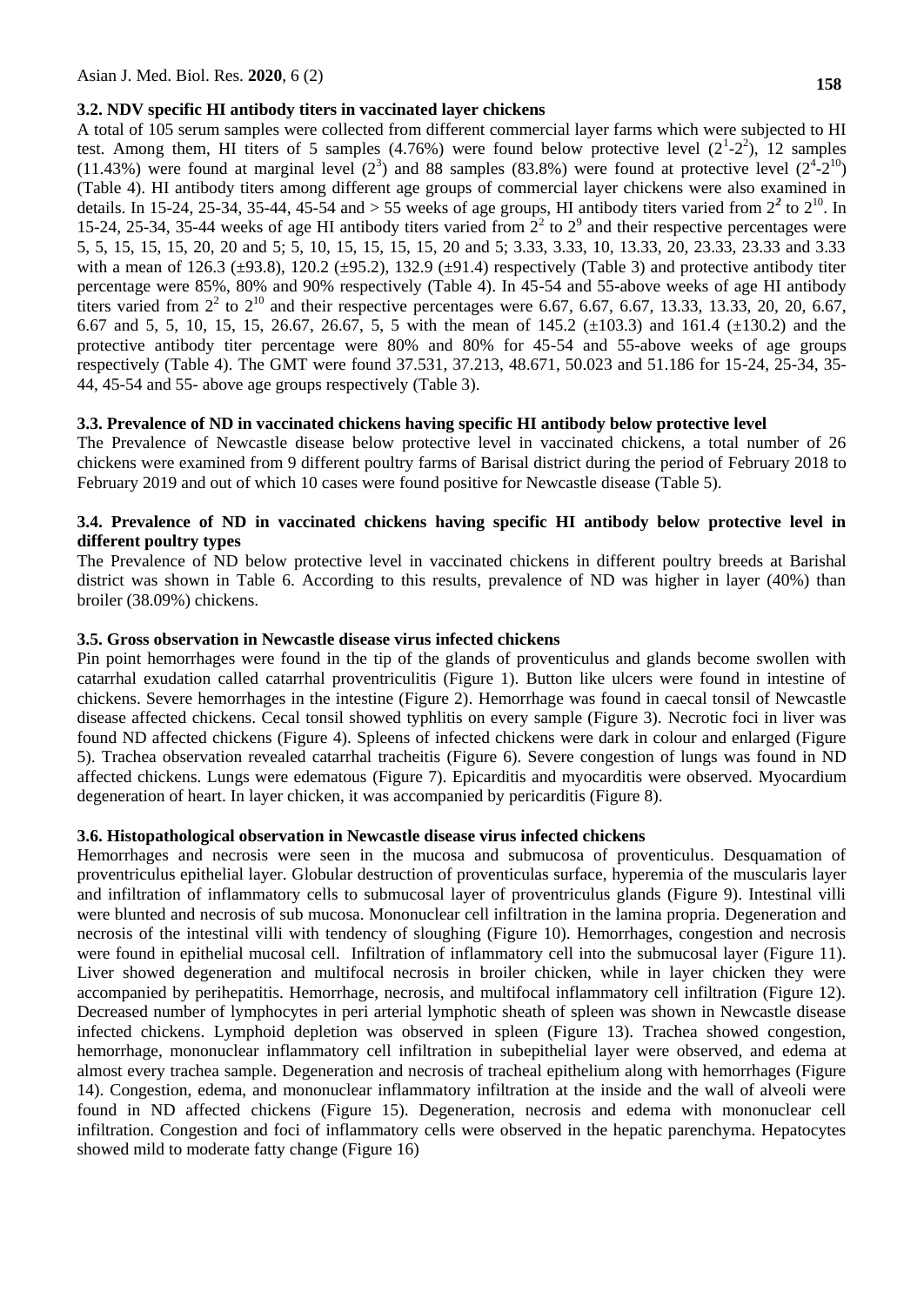| No. of<br><b>Samples</b><br>$(n=135)$ | Age<br>(weeks) | Antibody titers obtained by HI test |    |    |    |             |                          |                          | <b>GMT</b><br>$Mean \pm SD$ |          |                           |  |
|---------------------------------------|----------------|-------------------------------------|----|----|----|-------------|--------------------------|--------------------------|-----------------------------|----------|---------------------------|--|
| 40                                    | 1-2            |                                     |    |    |    | $2^{\circ}$ | $\gamma'$                | $2^{\circ}$              | ച്ച                         | $2^{10}$ | 6.03<br>$17.43 \pm 11.86$ |  |
| 70                                    | $3-4$          |                                     |    | 10 | 12 |             | $\overline{\phantom{0}}$ |                          |                             |          | $26.13 \pm 23.23$<br>8.34 |  |
| -25                                   | Above 4        |                                     | 14 | 23 | 16 |             |                          | $\overline{\phantom{0}}$ |                             |          | 5.72<br>$16.14 \pm 13.56$ |  |
|                                       |                |                                     |    |    |    |             |                          |                          |                             |          |                           |  |

# **Table 1. Distribution of HI antibody titers against NDV in serum samples of vaccinated broiler chickens.**

**Table 2. Protection level of HI antibody titer against NDV in vaccinated broiler chickens according to age group.**

| Age (weeks) | Protection level of HI antibody titer $(\% )$        |                        |                                                         |  |  |  |  |  |
|-------------|------------------------------------------------------|------------------------|---------------------------------------------------------|--|--|--|--|--|
|             | <b>Below Protection level <math>(2^1-2^2)</math></b> | Marginal level $(2^3)$ | <sup>1</sup> Protection level $(\overline{2^4-2^{10}})$ |  |  |  |  |  |
| 1-2         | 10(25%)                                              | 7(17.5%)               | 23 (57.5%)                                              |  |  |  |  |  |
| $3-4$       | 6(8.57%)                                             | $15(21.4\%)$           | 49 (70%)                                                |  |  |  |  |  |
| 4-above     | 5(20%)                                               | 8 (32%)                | 12(48%)                                                 |  |  |  |  |  |

**Table 3. Distribution of HI antibody titers against NDV in serum samples of vaccinated layer chickens.**

| No. of<br><b>Samples</b><br>$(n=105)$ | Age<br>(weeks)        | Antibody titers obtained by HI test |  |    |   |   |               |   | <b>GMT</b><br>$Mean \pm SD$ |                          |                             |
|---------------------------------------|-----------------------|-------------------------------------|--|----|---|---|---------------|---|-----------------------------|--------------------------|-----------------------------|
|                                       |                       |                                     |  |    |   |   |               |   | $2^8$                       | $2^{10}$                 |                             |
| 20                                    | $15 - 24$             | -                                   |  |    |   |   |               | 4 | 4                           | $\overline{\phantom{a}}$ | 37.531<br>$126.3 \pm 93.8$  |
| 20                                    |                       |                                     |  |    |   |   | 3             | 3 | 4                           |                          | 37.213<br>$120.2 \pm 95.2$  |
| 30                                    | 25-34<br>$35 - 44$    | $\overline{\phantom{0}}$            |  | 13 | 4 | 6 |               |   |                             |                          | $132.9 \pm 91.4$<br>48.671  |
| 15                                    |                       | -                                   |  |    |   | ∍ | $\mathcal{D}$ | 3 |                             |                          | $145.2 \pm 103.3$<br>50.023 |
| 20                                    | $45 - 54$<br>Above 55 |                                     |  |    |   |   | 3             | 4 | 4                           |                          | $161.4 \pm 130.2$<br>51.186 |

**Table 4. Protection level of HI antibody titer against NDV in vaccinated layer chickens according to age group.**

| Age       | Protection level of HI antibody titer $(\% )$ |                        |                                 |  |  |  |  |  |  |
|-----------|-----------------------------------------------|------------------------|---------------------------------|--|--|--|--|--|--|
| (weeks)   | Below Protection level $(2^1-2^2)$            | Marginal level $(2^3)$ | Protection level $(2^4-2^{10})$ |  |  |  |  |  |  |
| $15 - 24$ | (5%)                                          | $2(10\%)$              | 17 (85%)                        |  |  |  |  |  |  |
| 25-34     | (5%)                                          | 3(15%)                 | 16(80%)                         |  |  |  |  |  |  |
| 35-44     | $1(3.3\%)$                                    | 2(6.67%)               | 27 (90%)                        |  |  |  |  |  |  |
| 45-54     | 1(6.67%)                                      | $2(13.33\%)$           | 12(80%)                         |  |  |  |  |  |  |
| 55-above  | (5%)                                          | 3(15%)                 | 16(80%)                         |  |  |  |  |  |  |

**Table 5. Overall prevalence of ND in vaccinated chickens having specific HI antibody below protective level.**

| <b>Total</b><br>protective level | no. | - of | chickens | below   Total no. of infected below protective   Prevalence<br>level |         |
|----------------------------------|-----|------|----------|----------------------------------------------------------------------|---------|
| 26                               |     |      |          | 10                                                                   | 38.46 % |

**Table 6. Prevalence of ND in vaccinated chickens having specific HI antibody below protective level in different poultry types.**

| <b>Type of Bird</b> | No of examined chickens below   No of infected chickens below   Prevalence<br><b>protective level</b> | protective level |        |
|---------------------|-------------------------------------------------------------------------------------------------------|------------------|--------|
| <b>Broiler</b>      |                                                                                                       |                  | 38.09% |
| Laver               |                                                                                                       |                  | 40%    |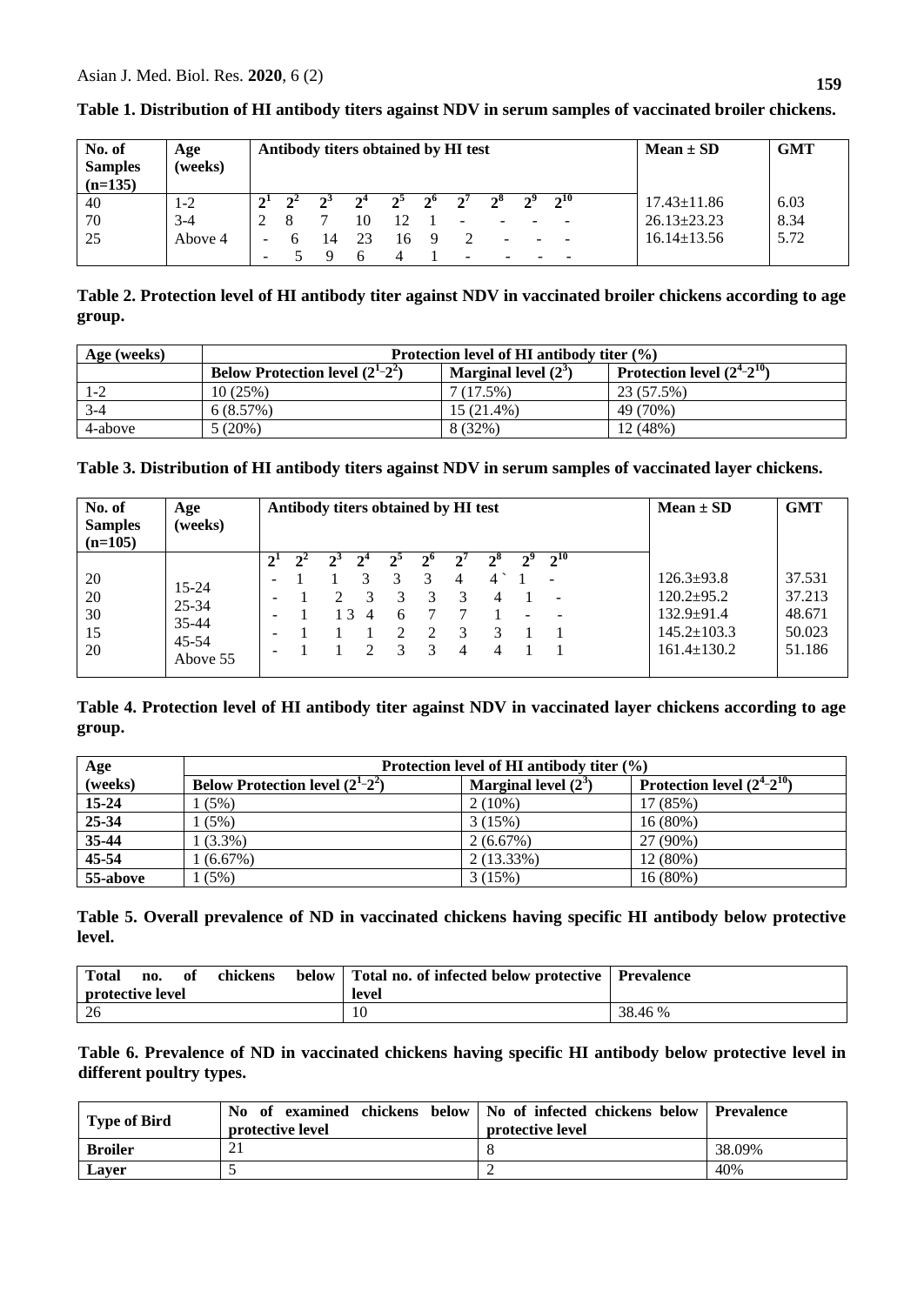

**Figure 1. Proventiculus of 14 days old NDV infected chickens showing pin point hemorrhage on tip of the glands.**



**Figure 2. 12 days old NDV infected broiler chicken showing hemorrhages in intestinal mucosa.**



**Figure 3. 16 weeks old NDV infected layer chicken showing enlarged and hemorrhagic cecal tonsil.**



**Figure 4. 32 weeks old NDV infected layer chickens showing hepatic necrosis and hemorrhage in liver.**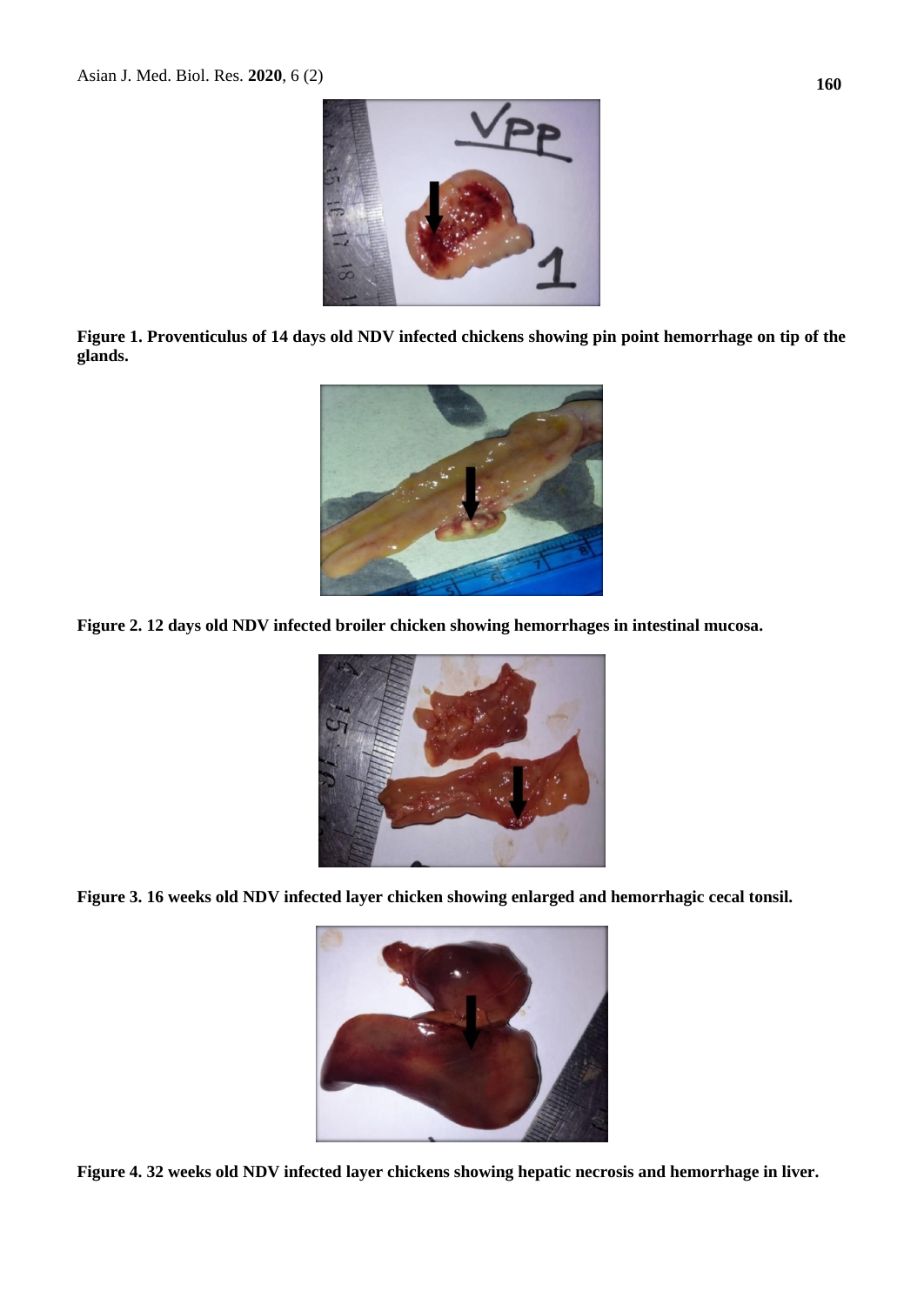

**Figure 5. 25 days old NDV infected broiler chicken showing severe congestion, hemorrhages and edema in lungs.**



**Figure 6. 45 weeks old NDV infected layer chickens showing enlargement and hemorrhage in spleen.**



**Figure 7. 21 days old NDV infected broiler chicken showing hemorrhages and congestion in trachea.**



**Figure 8. 48 weeks old NDV infected layer chicken showing hemorrhage and inflammation in heart.**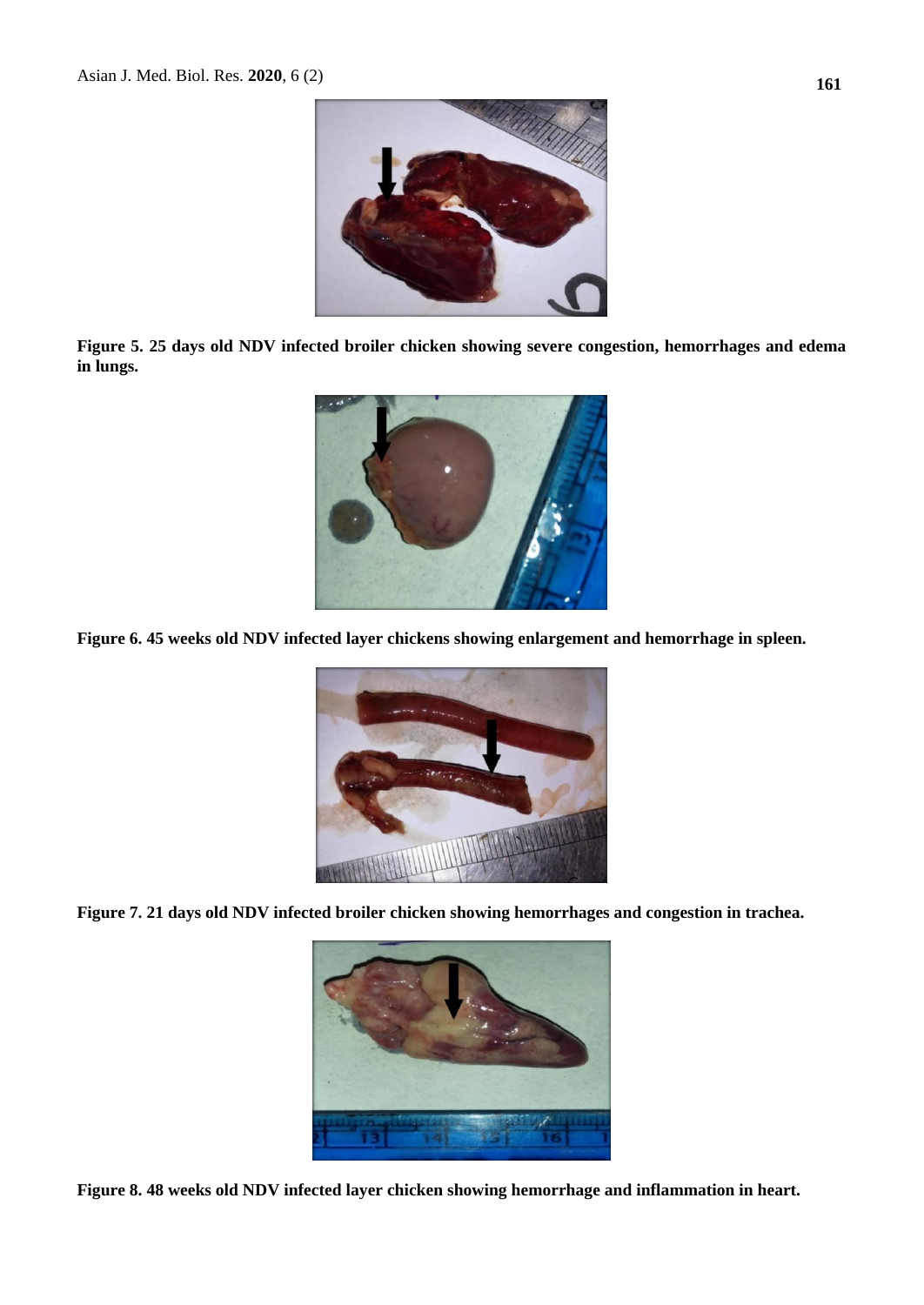

**Figure 9. Proventriculus of 14 days old NDV infected broiler chicken showing hemorrhage and necrosis with infiltration of inflammatory cells (H& E X640).**



**Figure 10. 12 days old NDV infected chickens showing blunted intestinal villi and necrosis of sub mucosa in the intestine (H& E X 640).**



**Figure 11. 16 weeks old NDV infected layer chickens showing hemorrhages, congestion and necrosis in epithelial layer and inflammatory infiltration in cecal tonsil (H & E X640).**



**Figure 12. Liver of 32 weeks old NDV infected chickens showing hemorrhage, necrosis, and multifocal inflammatory cell infiltration (H&E X 640).**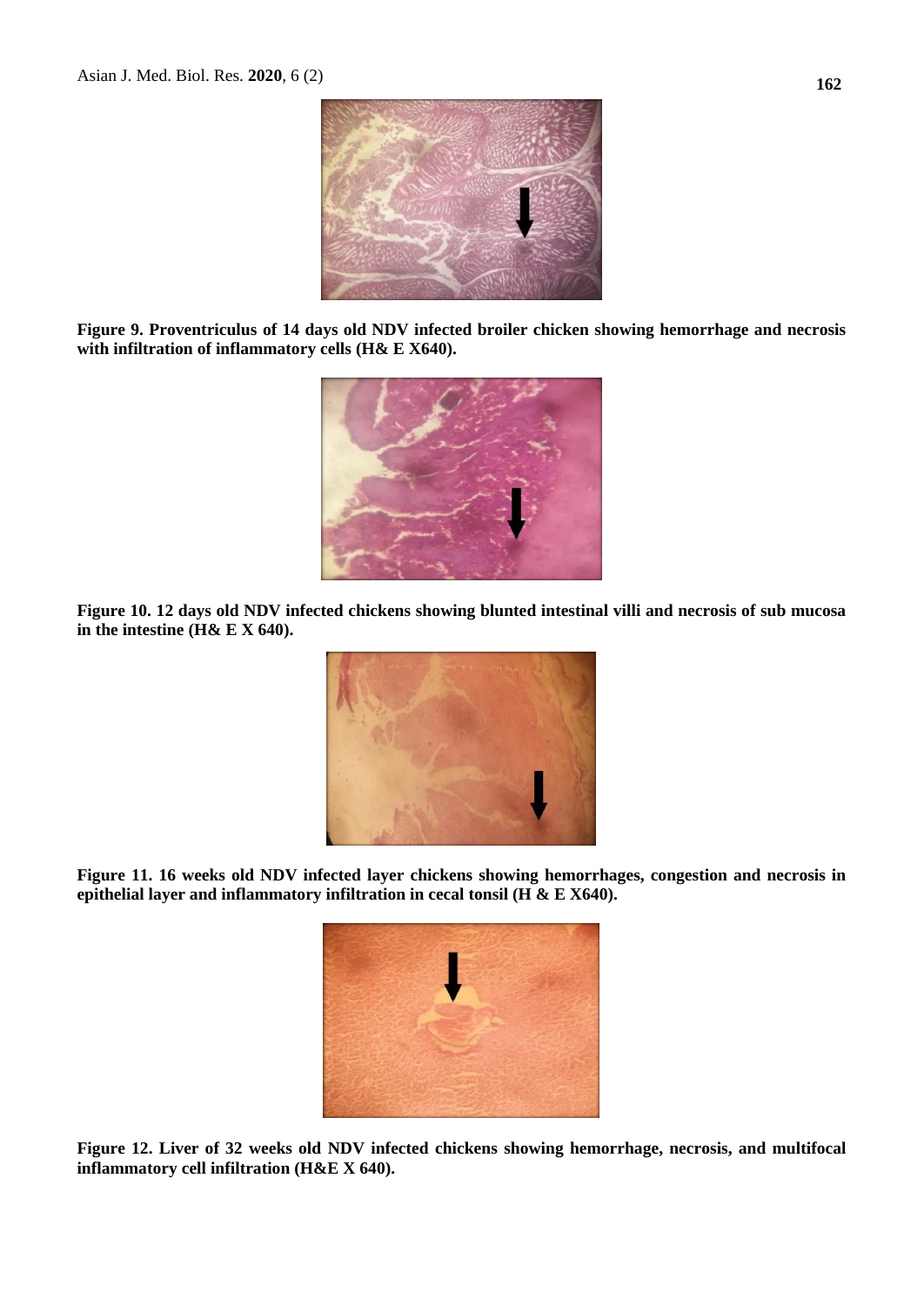

**Figure 13. Lung of 25 days old NDV infected broiler chickens showing congestion of blood vessels and infiltration of inflammatory cells in alveoli (H & E X 640).**



**Figure 14. Spleen of 45 weeks old layer chicken infected with NDV showing decreased lymphocytes in periarterial lymphatic sheath (H&E X 640).**



**Figure 15. Trachea of 21 days old broiler chicken showing congestion, hemorrhage, mononuclear inflammatory cell infiltration in sub epithelial layer (H& E X 640).**



**Figure 16. Degeneration, necrosis and edema with mononuclear cell infiltration in hepatic parenchyma (H& E X 640).**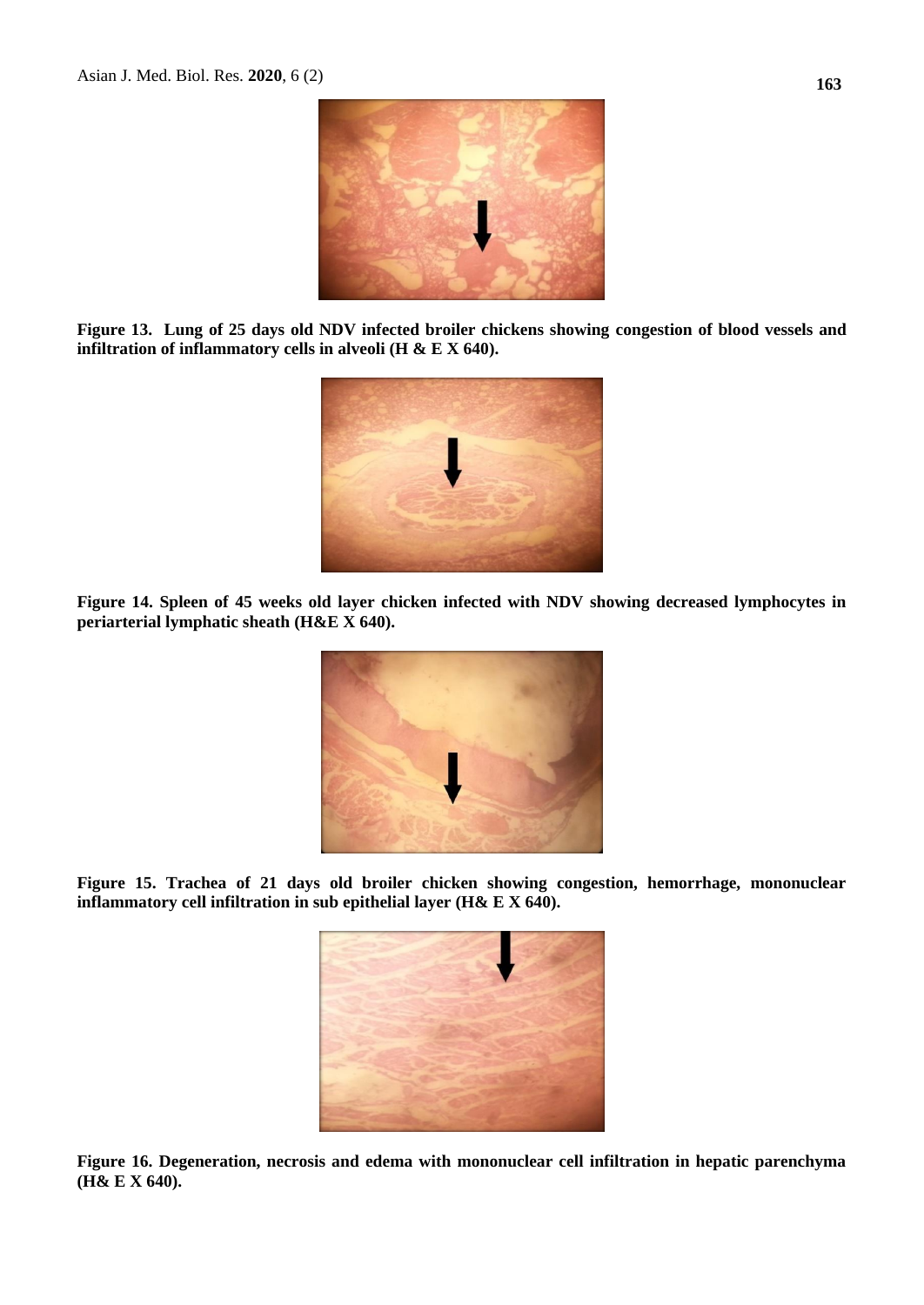#### **4. Discussion**

Newcastle diseases is a highly contagious viral disease of chickens produce major constraint against the development of poultry industry. In this study, an attempt was undertaken for evaluation of humoral immunity against Newcastle disease virus and its pathological changes in vaccinated chickens at Barishal district of Bangladesh; however the HI antibody titers in NDV vaccinated broiler and layer chickens were determined and chickens below protective HI titer level were grossly and microscopically examined. The HI titer below protective level may be found due to vaccination failure or presence of maternally derived antibody (MDA) which neutralizes vaccine virus. Protective level of HI antibody titer indicates that the commercial vaccines worked well to immunize chickens against ND.

## **4.1. NDV specific HI antibody titers in vaccinated broiler chickens**

In the study, 62.2% samples of broilers were positive for NDV antibodies which is similar to the reports of Husna *et al.* (2016) who reported 62.4% samples of broilers were positive for NDV antibodies in Bangladesh. On the other hand, the recorded protective HI titer level was lower than the previous study, reported by Rahman *et al.* (2017), Mozaffor *et al.* (2010) and Numan *et al.* (2005) where the reported the protective titer were 85.9%, 78.04% and 98.07%. An opposed to, the protective HI titer level (62.2%) was more than that reported by Bell and Moulodi (1988) who recorded the antibody levels against NDV in different regions of Morocco ranging from 5 to 83% (average 35%) of the chickens sampled. The antibody titers in 3-4 weeks of age is higher which might be due to low levels of MDA. Mozaffor *et al.* (2010) reported that GMT was 7.47 at 3- 4weeks of age of broiler in Bangladesh which is slightly lower from the present study. They also reported that GMT was 12.78 at 1-2 weeks of age of broiler in Bangladesh which is higher from the present study. In the present study, the birds in 3-4 weeks of age showed the highest level of antibody titers (GMT 8.34) and showed relatively low susceptibility to clinical infection. On the other hand, the birds within 1-2 weeks of age showed intermediary level of serum antibody titers (GMT 6.03). This level is unexpected, since we expected that through vaccination the level of serum antibody titers should increase at this age. Furthermore, the birds within >4 weeks of age showed low level of serum antibody titers (GMT 5.72) than the previous two groups and showed relatively high susceptibility to clinical infection.

In this investigation, this variation might be due to poor biosecurity and poultry immunization, poor quality of vaccine, unsuitable vaccination schedule, inappropriate methods of vaccination, application of expired vaccine, presence of immunosuppressive substances in the feed or immunosuppressive diseases, treatment with antibiotics during vaccination have been also reported as the other possible causes for the vaccine failure in developing countries (Sil *et al.,* 2002; Vui *et al.,* 2002).

## **4.2. NDV specific HI antibody titers in vaccinated layer chickens**

In the study, 83.8% samples of layers were positive for NDV antibodies which is slightly lower than the recent reports of Husna *et al.* (2016) who reported 94.4% samples of layer were positive for NDV antibodies in Bangladesh. From another point of view, the recorded protective HI titer level was lower than the previous study, reported by Mozaffor *et al.* (2010) and Numan *et al.* (2005) where the reported the protective titer were 96.67% and 100% in Bangladesh and Pakistan. On the other hand, the protective HI titer level (83.8%) was higher than that reported by Aziz and Ahmed (2010) and Hadipour (2009) who recorded the protective titer were 34.4% and 37.56%. Ezeokoli *et al.* (1984) reported 72% prevalence of antibodies against NDV in free range and 62.9% in traditionally managed backyard flocks in Nigeria which were also lower than the present study in Bangladesh. In this study, the low level of antibody titers  $( $2^3$ )$  in some vaccinated layer birds might be due to the poor vaccine quality or vaccination failure. In spite of vigorous vaccination schedules, ND is still threat to the poultry industry and even in vaccinated chicken flocks a number of outbreaks have been recorded (Siddique *et al.*, 1986). One of the causes for outbreaks in vaccinated chickens might be the introduction of new ND virus strains against which the local birds have no or very low immunity, leading to vaccine failure. Other factors include poor quality vaccine, poor manufacturing standards, inadequate storage facilities, application of expired vaccine batches, faulty application and vaccine handling during transportation (Vui *et al.,* 2002). Inadequate water supply and heat stress may also lead to production of steroids and thus cause immunosuppression (Sil *et al.,* 2002). Low ND-HI antibody level is suggestive of an inter-epidemic phase or early phase of infection, thus problems with ND outbreaks in the near future may have to be expected unless the vaccination schedule and vaccine practices are improved.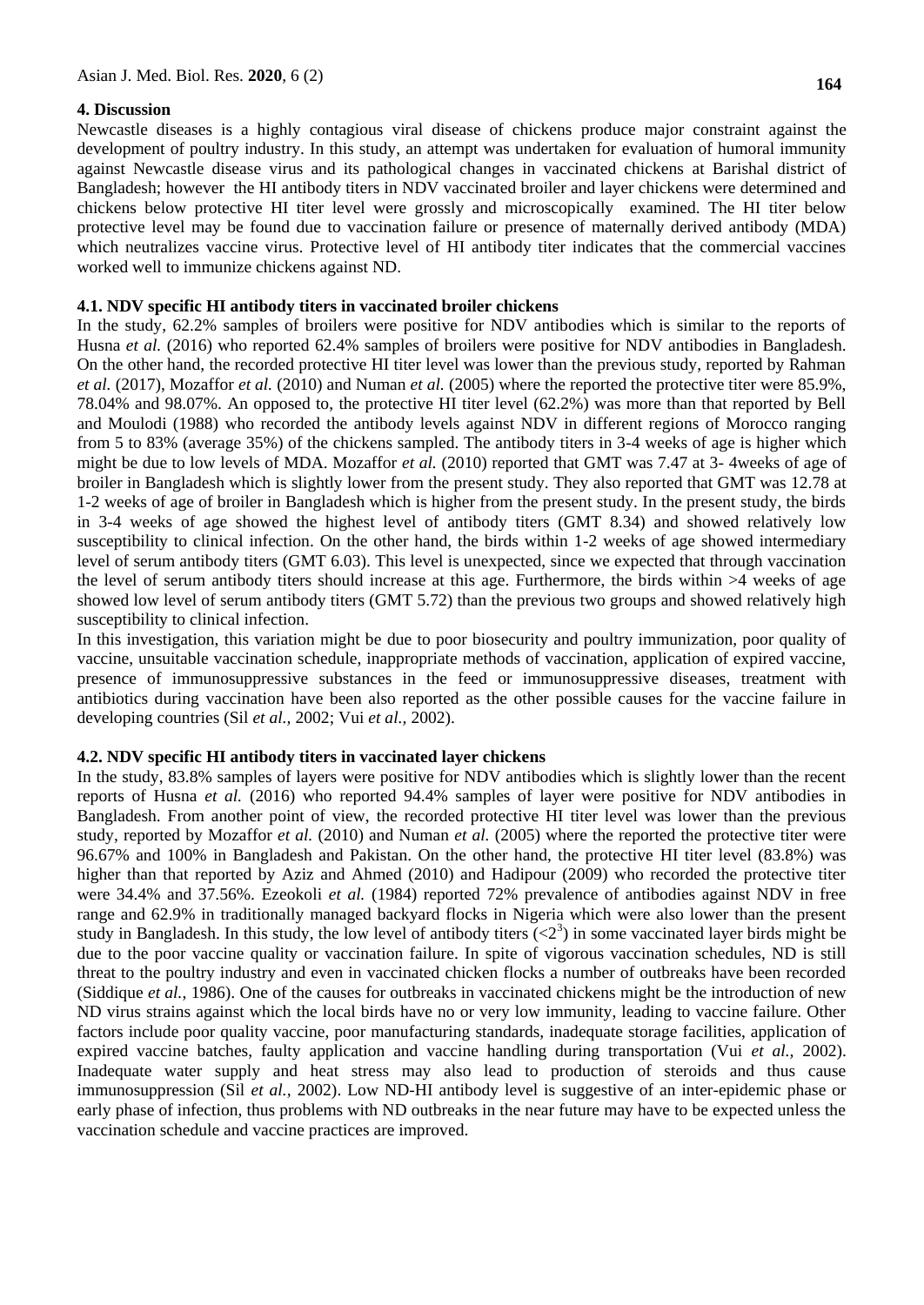#### **4.3. Prevalence of ND in vaccinated chickens having specific HI antibody below protective level**

In the present study the overall prevalence of Newcastle disease in vaccinated chickens below protective level poultry was found 38.46% which is higher than previous study report of Hasan *et al.* (2016), Rahman *et al.* (2012), Talha *et al.* (2001), Badruzzaman *et al.* (2015) and Islam *et al.* (2003) were they reported 16.61%, 9.85% , 10.24%, 13.84 % and 6.73% respectively. On the other hand, the present finding was less than those reported by Hasan *et al.* (2012) where they reported 39.1% and 53.96% respectively. In the present study, prevalence of ND was higher in layer (40%) followed by broiler (38.09%) chickens (Table 6). In case of layer the prevalence of present study is higher than the previous report of Das *et al.* (2018), Hasan *et al.* (2012), Islam *et al.* (2010) and Rahman *et al.* (2012) where they reported the prevalence were 30.80%, 30.68%, 44%and 25% in layer. In case of broiler the prevalence of ND was higher than the previous report by Islam *et al.* (1998), Hasan *et al.* (2012) and Das *et al.* (2018) where they reported prevalence of ND were 4.00% ,14.89% and 8.90% in broiler.

#### **4.4. Pathology in Newcastle disease virus infected chickens**

In this study, the microscopic lesions showed hemorrhages and necrosis in the mucosa and submucosa of proventiculus, desquamation of proventriculus epithelial layer, globular destruction of proventiculas surface, hyperemia of the muscularis layer and infiltration of inflammatory cells to submucosal layer of proventriculus glands, intestinal villi were blunted and necrosis of sub mucosa and mononuclear cell infiltration in the lamina propria, decreased number of lymphocytes in periarterial lymphotic sheath of spleen, hemorrhages, congestion and necrosis in epithelial mucosal cell of spleen, degeneration and multifocal necrosis in liver of broiler chicken, while in layer chicken they were accompanied by perihepatitis, hemorrhage, necrosis, and multifocal inflammatory cell infiltration in liver, Congestion, edema, and mononuclear inflammatory infiltration at the inside and the wall of alveoli, epicarditis and myocarditis, myocardium degeneration of heart, congestion, hemorrhage, mononuclear inflammatory cell infiltration in subepithelial layer of trachea which have been already reported by Etriwati *et al. (*2017), Brar *et al.* (2017) and Pabitra *et al. (*2016).

#### **5. Conclusions**

The present study was conducted to evaluate humoral immunity against Newcastle disease (ND) virus in vaccinated chicken serum HI antibody titers and its pathological changes on the basis of gross pathology, histopathological examination and serological study. Total 240 (n=240) number of serum sample (broiler 135, layer 105) were collected during this study period. According to our results, the overall detection of HI antibodies against Newcastle disease virus was 62.2% in broiler and 83.8% in layer chickens. For both broiler and layer chicken's protective antibody titers were found higher in adult than in young chickens. ND is still prevalent in many areas though vaccination has been widely used for prevention and control of the disease. So, to reduce the infection rate of Newcastle disease in chickens, proper biosecurity maintenance, management, limited entrance of rodents and wild birds is essential. To reduce the incidence, management measures and disinfection, along with vaccination are practical to prevent and control. To improve the serum antibody titer poor quality vaccine, poor manufacturing standards, inadequate storage facilities, application of expired vaccine batches, faulty application of vaccine should be avoided.

#### **Acknowledgements**

The authors are cordially grateful to the Department of Pathology and Parasitology, Patuakhali Science and Technology University, Patuakhali, Bangladesh for providing research facilities.

#### **Conflict of interest**

None to declare.

#### **References**

- Alexander DJ and RE Gough, 2003. Newcastle Disease and Other Avian Paramyxovirus Infections. In: Saif, Y.M., Barnes, H.J., Glisson, J.R., Fadly, A.M., McDougal, L.R. and Swayne, D.E., Eds., Disease of Poultry, 11th Edition, Iowa State University Press, Ames, 1A, 63-87.
- Alders RG, R Costa, P Dias, R Fringe, A Fumo, Q Lobo, BV Mata, A Silva and MP Young, 2001. Investigations into the Control of Newcastle Disease in Village Chickens in Mozambique: Review of work done in Mozambique. Report on the ACIAR/INIVE Newcastle Disease Control Project Coordination Meeting,Tofo, Inhambane Province, Appendix 3.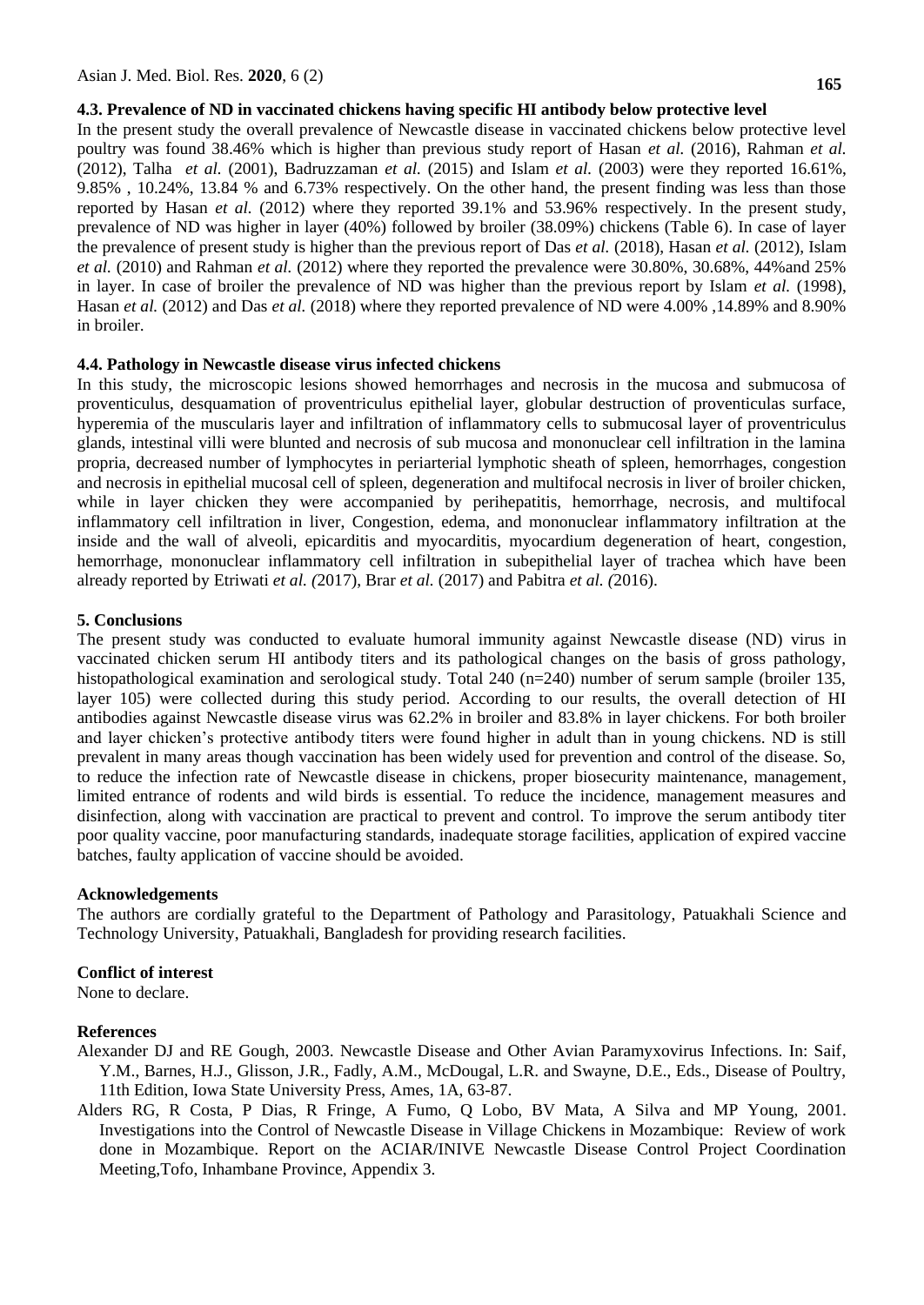- Aziz TA and TA Ahmed, 2010. Serological survey of Newcastle disease in domestic chickens in Sulaimani province, Journal of Zankoy Sulaimani, 13: 31-38.
- Alexander DJ, 2000. Newcastle disease and other avian paramyxoviruses. Rev. Sci. Tec., 19: 443-462.
- Bell JG and S Moulodi, 1988. A reservoir of virulent Newcastle disease virus in village chicken flocks. Prev. Vet. Med., 6: 37-42.
- Badruzzaman ATM, M Noor, MA Mamun, A Husna, KM Islam, KJ Alam and MM Rahman, 2015. Prevalence of diseases in commercial chickens at Sylhet division of Bangladesh. Int. Clin. Pathol. J., 1: 00023.
- Brar RS, Leishangthem, D Geeta, PD Gadhave, ND Singh, HS Banga, V Mahajan and S Sodhi, 2017. Diagnosis of Newcastle disease in broiler by histopathology and immunohistochemistry. Indian J. Vet. Pathol., 41: 60- 62.
- Das A, P Ghosh, A Sen, A Das and S Chowdhury, 2018. A retrospective analysis of prevalence of Newcastle disease and infectious bursal disease in poultry at Kishoreganj. Bangladesh. J. Vet. Med. Health, 2: 108.
- Ezeokoli CD, JU Umoh, AA Adesiyun and PA Abdu, 1984. Prevalence of Newcastle disease virus antibodies in local and exotic chickens under different management sytems in Nigeria. Bulletin of Animal Health and Production in Africa, 32: 253- 257.
- Etriwati RD, E Handharyani and S Setiyaningsih, 2017. Pathology and immunohistochemistry study of Newcastle disease field case in chicken in Indonesia. Vet. World, 10: 1066-1071.
- Husna A, ATM Badruzzaman, MS Islam, NS Runa, S Yesmin and MM Rahman, 2016. Evaluation of humoral immunity against Newcastle disease virus in vaccinated chickens at Dhaka and Narayanganj districts of Bangladesh. J. Vet. Anim. Sci., 3: 2313-5514.
- Hadipour MM, 2009. A serological survey for Newcastle disease virus antibodies in backyard chickens around Maharlou Lake in Iran. J. Anim. Vet. Adv., 8: 59-61.
- Hasan MK, MH Kabir, MAA Hasan, S Sultana, MSI Khokon and SM Kabir, 2016. Prevalence of poultry diseases in Gazipur district of Bangladesh. Asian J. Med. Biol. Res., 2: 107-112.
- Hasan AR, M Ali, M Siddique, M Rahman and M Islam, 2012. Clinical and laboratory diagnoses of Newcastle and Infectious bursal diseases of chickens. Bangl. J. Vet. Med., 8: 131- 140.
- Islam MR, BC Das, K Hossain, NS Lucky and MG Mostafa, 2003. A Study on the occurrence of poultry diseases in Sylhet region of Bangladesh. Int. J. Poult. Sci., 2: 354-356.
- Islam MA, MH Haque, MT Hossain, MT Islam, MA Zinnah and MSR Khan, 2010. Isolation and detection of Newcastle disease virus from field outbreaks in broiler and layer chickens by reverse transcriptionpolymerase chain reaction. J. Vet. Med., 8: 87-92.
- Islam MR, MAHNA Khan, PM Das and ASM Bari, 1998. Poultry diseases diagnosed at necropsy in 1997 and 1998 in the Department of Pathology of Bangladesh Agricultural University, Mymensingh. Proceedings of 5th BSVER Annual Scientific Conference held on 3-4 December, 1998, at Bangladesh Agricultural University, Mymensingh.
- Illango J, A Etoori, M Olupot and J Mabonga, 2003. Rural poultry production in two Agro- ecological zones of Uganda. Paper present at the second research coordinated meeting on family poultry production in Africa, Morogoro Tanzania.
- Kumar P, S Rashid, MH Ali, H Mobarak, MA Islam and R Haydar, 2016. Prevalence and pathology of Newcastle disease in broiler at Bochaganj Upazila of Dinajpur, Bangladesh. Asian J. Med. Biol. Res., 2: 352- 356.
- Martinez JC, WK Chou, LR Berghman and JB Carey, 2018. Evaluation of the effect of live LaSota Newcastle disease virus vaccine as primary immunization on immune development in broilers. Poult. Sci., 97: 455–462.
- Mozaffor KM, MY Ali and I Yamato, 2010. Antibody levels against Newcastle disease virus in chickens in Rajshahi and surrounding districts of Bangladesh. Int. J. Biol., 2: 102-106.
- Maeda T, Y Shintani, K Nakano, K Terashima and Y Yama-da, 2004. Failure of inactivated influenza A vaccine to protect healthy children aged 6–24 months. Pediatrics International, 46: 122–125.
- Munir M, S Zohari, M Abbas and M Berg, 2012. Sequencing and analysis of the complete genome of Newcastle disease virus isolated from a commercial poultry farm in 2010. Arch. Virol., 157: 765-768.
- Numan M, MA Zahoor, HA Khan and M Siddique, 2005. Serological status of Newcastle disease in broilers and layers in Faisalabad and surrounding districts. Pak. Vet. J., 25: 55-58.
- OIE, 2012. Newcastle disease. Manual of Diagnostic Tests and Vaccines for Terrestrial Animals. Chapter 2: 3.14.
- Rahman MS, MG Rabbani, MJ Uddin, A Chakrabartty and Her Moon, 2012. Prevalence of avian influenza and Newcastle disease viruses in poultry in selected areas of Bangladesh using rapid antigen detection kit. Med Pub Journals, 3: 1-3.